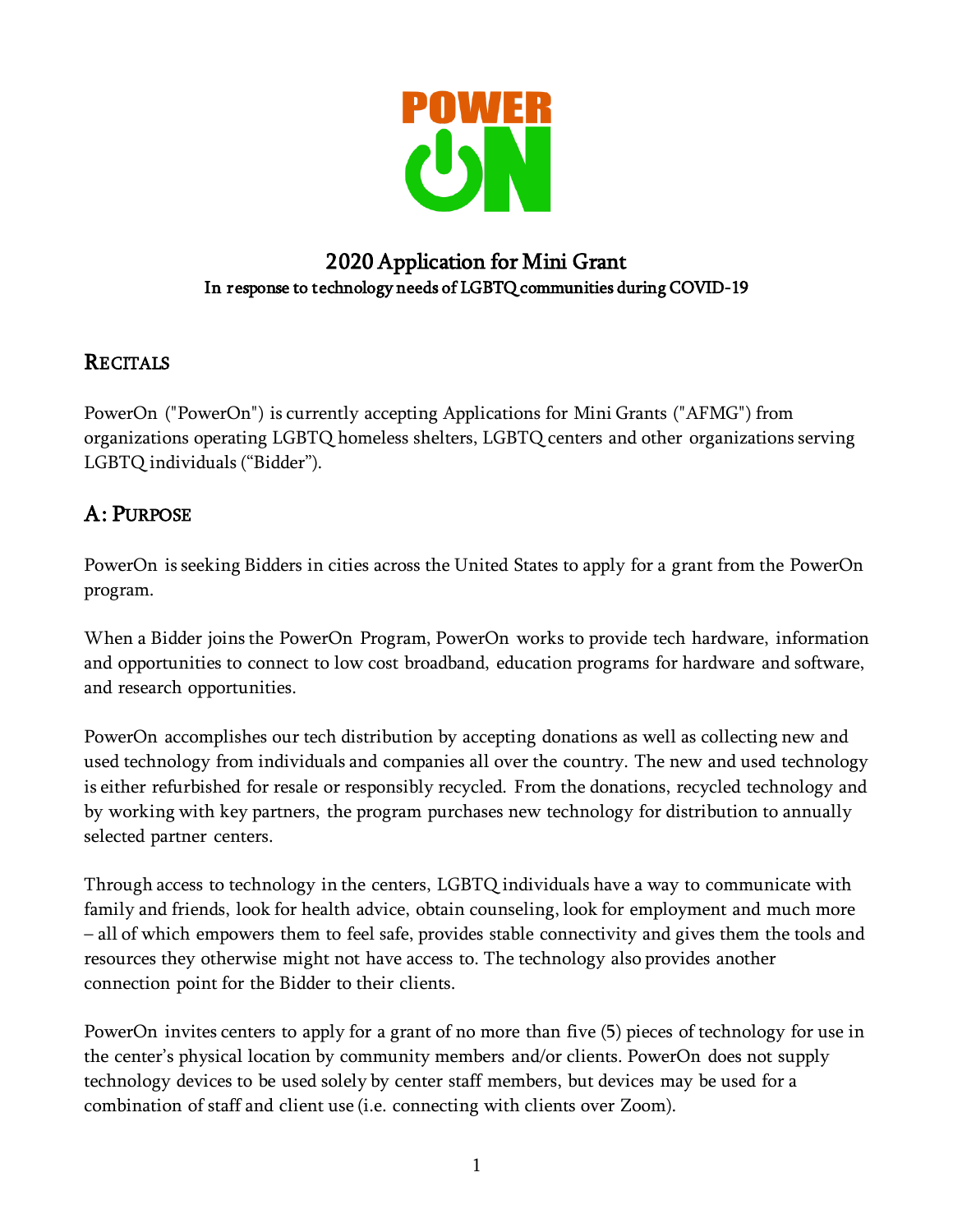## B: BACKGROUND

According to a landmark 2012 study and part o[f](http://lgbttechpartnership.org/institute/connect-4-life/helping-homeless-youth-stay-connected-connect-4-life/) the LGBT [Technology](http://lgbttechpartnership.org/institute/connect-4-life/helping-homeless-youth-stay-connected-connect-4-life/) Institute's Connect 4 Life [research,](http://lgbttechpartnership.org/institute/connect-4-life/helping-homeless-youth-stay-connected-connect-4-life/) nearly 40% of America's homeless youth identify as lesbian, gay, bisexual, or transgender. This equates to over 650,000 LGBT youth on America's streets at any given moment. These young people have often faced rejection by parents and families and abuse from their peers, leaving them without stable systems of support. When they seek help they regularly encounter service providers who lack basic competency to care for their needs or provide them with an environment free from attacks on their identities. As a result, homeless LGBTQ youth experience higher rates of depression, abuse, and suicidality and are more likely to engage in risky social behaviors. In most instances, these homeless LGBTQ youth are on the street because they came out as LGBT to their family.

Understanding the need of homeless youth to stay connected, LGBT Tech created the cell phone program Connect 4 Life. Connect 4 Life was a first-of-its-kind program developed to put mobile technology into the hands of one of the LGBTQ community's most vulnerable populations. The Connect 4 Life program brought together organizations serving homeless LGBTQ youth, local and regional government, and the tech community to offer free cell phones and a limited service plan to LGBTQ teens experiencing homelessness. Connect 4 Life's first beta test launched in the nation's capital in March 2015.

From the initial findings in Washington, D.C. and after conversations with LGBTQ shelter directors around the country, the importance of expanding this program quickly became apparent. Sustainability was one of the key findings in Washington, D.C. LGBT Tech had already started developing a relationship with a sustainable tech recycling program in 2014 called PowerOn. In June of 2016, LGBT Tech took on the lead organization role for PowerOn and for message consistency Connect 4 Life was brought under the single name PowerOn.

PowerOn is operated by LGBT Tech with support from Straight but Not Narrow. Together these organizations create the biggest impact for LGBTQ youth, adults, and elders, from lifesaving connection, tech recycling and distribution to community education and research; PowerOn is larger than distributing tech to those who need it most; PowerOn provides a lifeline.

## C: DELIVERABLES

PowerOn agrees to supply necessary technology to the Bidder, as determined solely by PowerOn in consultation with Bidder, to be used upon successful completion and approval of the AFMG.

Bidder agrees to maintain the PowerOn program at the level presented in the original application or greater unless otherwise mutually agreed in writing. Bidder also agrees to assist LGBTQ individuals and center clients in the use of the technology and maintenance of the program, including any physical space the program or devices might require.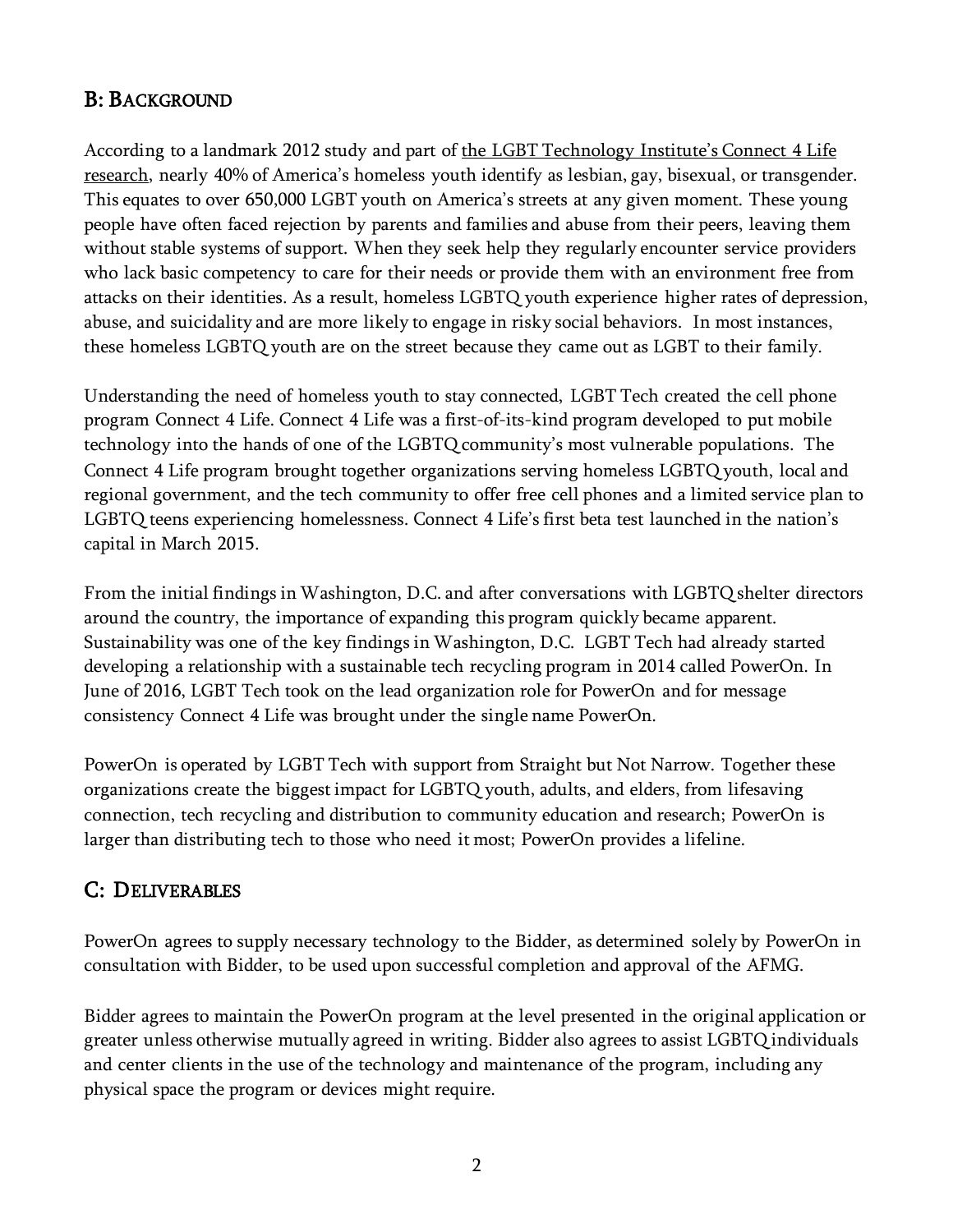Bidder agrees to provide:

- A single signed letter of support from Executive Director.
- Proof of Non-profit Status.
- Written Proposal (see sections D & E for details).
- Optional Video.

# D: PROPOSAL FORMAT

The Proposal must be provided electronically by an official of the Bidder authorized to bind the Bidder to its provisions. The proposal must include a statement as to the period during which it remains valid. This mini grant will be valid from the date the Bidder receives the technology until one year later.

To be considered, each Bidder must submit a COMPLETE proposal in response to this AFMG. Bidder's proposal must be submitted in the format outlined below. There should be no attachments, enclosures, or exhibits other than those required in the AFMG or considered by the Bidder to be essential to a complete understanding of the proposal.

### E : PROPOSAL

- Business Organization and History State the full name, address, phone, and email of your organization and, if applicable, the branch office or other subordinate element that will perform, or assist in performing, the work hereunder. Indicate whether it operates as an individual, partnership or corporation; if as a corporation, include the state in which it is incorporated. (max. 250 words)
- Narrative Include a narrative summary description of the proposed effort and of the specific services(s)/products(s) (list specific products and quantities) that will be delivered. What problems have arisen due to COVID? How do you envision the technology provided by PowerOn providing help to solve these problems? How many clients is your organization serving overall on a weekly basis and what services are they using the most (top 3)? How many people will be impacted by this grant? How many people will the organization serve with the technology? A maximum of five (5) pieces of technology may be requested, to be used only within the Bidder's physical location by community members and/or clients. PowerOn does not supply technology devices to be used solely by center staff members, but devices may be used for a combination of staff and client use (i.e. connecting with clients over Zoom).
- Primary Contact The Bidder must provide one main point of contact to oversee the implementation of the grant and provide ongoing updates and information to PowerOn. This can be the person submitting the grant or another staff member. Please note: PowerOn further reserves the right to interview the key personnel assigned by the bidder to this project and to recommend reassignment of personnel deemed unsatisfactory.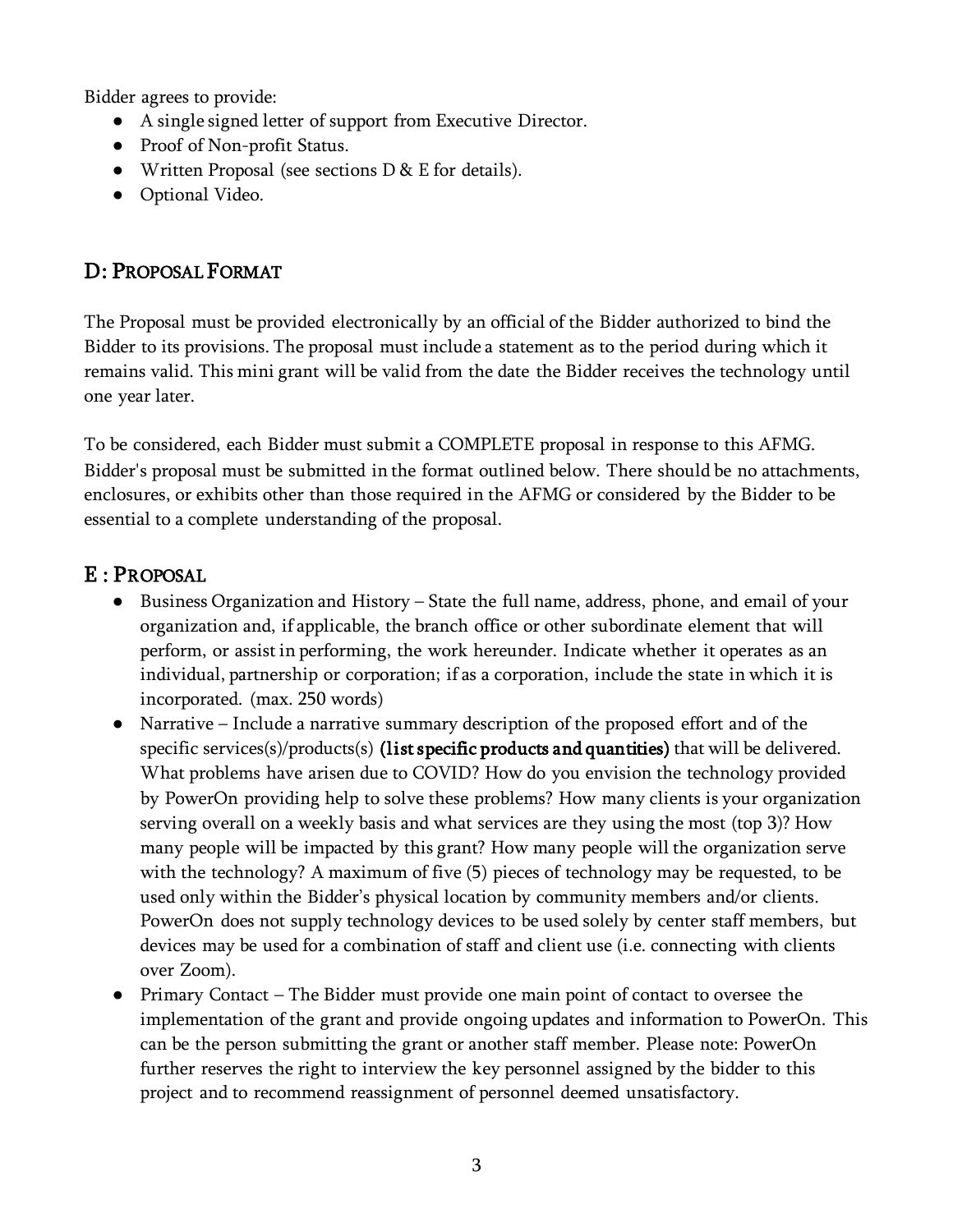● Additional Information and Comments – Include any other information that is believed to be pertinent, but not specifically asked for elsewhere.

### F : SELECTION CRITERIA

The first step is an evaluation of Bidder proposals by the PowerOn partners to ensure Bidder satisfactorily meets all of the requirements outlined within this AFMG. Proposals will be evaluated on two criteria for this purpose.

- 1) Step I Bidder is required to be a  $501(c)(3)$  organization **and** a homeless shelter, community center, or other organization specifically serving an LGBTQ community in the United States. Current and past PowerOn centers are eligible to apply for this grant in addition to any other grant they may have received, or be receiving, from PowerOn.
	- a) Proposal Content The proposal must address the requirements of this AFMG and clearly outline how the PowerOn program will be integrated by the Bidder.
- 2) Step II Selection and Award

For the second step of the selection process, the proposals will be considered by a Joint Evaluation Committee ("JEC") comprised of individuals selected from the PowerOn partners. Only those proposals that satisfy the requirements described in this AFMG, as determined in the sole discretion of PowerOn, will be considered for evaluation in Step II. During the JEC review, Bidders may be required to provide additional information on their proposals to the JEC. PowerOn will award the partnership contract based on the need and underserved population of this two-step evaluation process as determined solely by the JEC and PowerOn.

## G: GRANT EXPECTATIONS

PowerOn is making a significant time and funding commitment to each selected Bidder. If selected, the Bidder agrees to provide the following:

- Designated contact with contact information and organizational role.
- Ability to provide adequate, secure space for the use and/or storage of donated devices.
- Commitment to collection of basic demographic information, positive and possible improvement milestones, the impact of the technology, and additional information, including possible quotes, videos, and written and verbal information.
- Commitment to track where and how the PowerOn technology is being used.
- Participation in marketing efforts and the use of Bidder's logo and name as a participant in the PowerOn Program.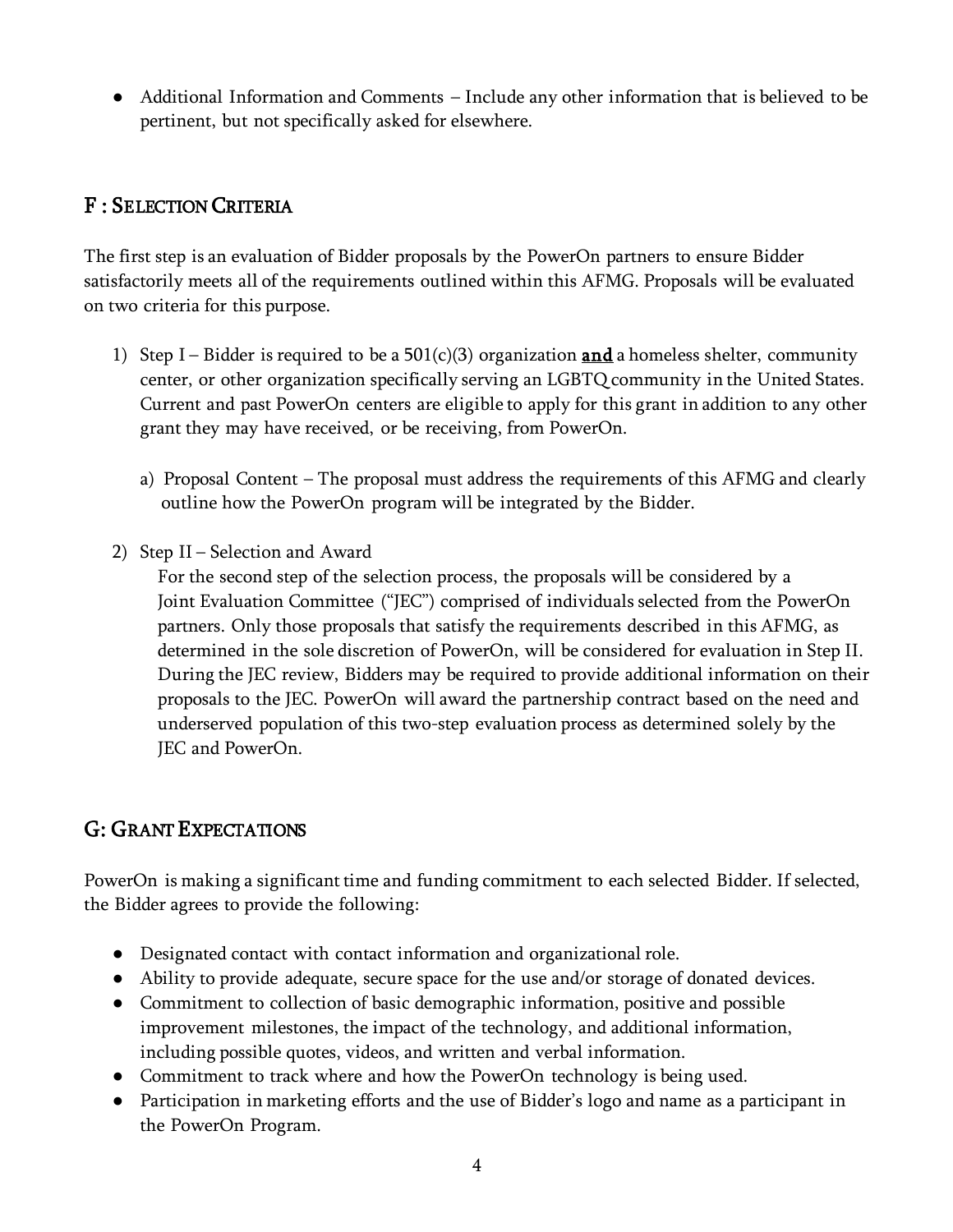- Submission of annual impact data as requested by PowerOn.
- Completion of impact survey each month for first six months of grant period. This is to inform PowerOn about the impact of COVID on the LBGTQ community and any change the grant has made possible.

PowerOn, the PowerOn partners and leadership reserve the right to review and ensure the Bidder is adhering to program guidelines and agreed-upon participation and representation at any time. Bidder will be notified in writing of any breach of the agreed-upon guidelines put in place by PowerOn and the Bidder. The Bidder will have fifteen (15) days to submit a correction plan and thirty (30) days following the submission of the correction plan to work with the JEC to correct the issue. If a resolution is not reached or the Bidder fails to submit or work with the JEC, PowerOn reserves the right to revoke the partnership agreement and discontinue working with the Bidder. The JEC will also retain the right to determine if or when the Bidder will be allowed to submit a second application.

### H: BIDDER COSTS

PowerOn is not liable for any costs incurred by any Bidder prior to signing of the agreement by all parties. PowerOn is not liable for any costs or expenses incurred by Bidder even after signature of an agreement unless such costs or expenses have been explicitly pre-approved in writing by PowerOn.

#### I: CONFLICT OF INTEREST

The Bidder must disclose, in an exhibit to the proposal, any possible conflicts of interest that may result from the award of the agreement or the services provided under the agreement.

#### J: BREACH OF CONTRACT

Except as otherwise disclosed in an exhibit to Bidder's proposal, Bidder acknowledges and agrees that it is not in material default or breach of any contract or agreement.

#### K: DISCLOSURE OF LITIGATION

Except as otherwise disclosed in an exhibit to Bidder's proposal, there is no criminal litigation, investigations or proceedings involving the Bidder (and each subcontractor, if subcontractors will be used to provide the goods/services requested under this AFMG) or any of the Bidder's officers or directors or any litigation or proceedings under the Sarbanes-Oxley Act. In addition, Bidders must disclose any civil litigation, arbitration or proceeding to which the Bidder (or, to the extent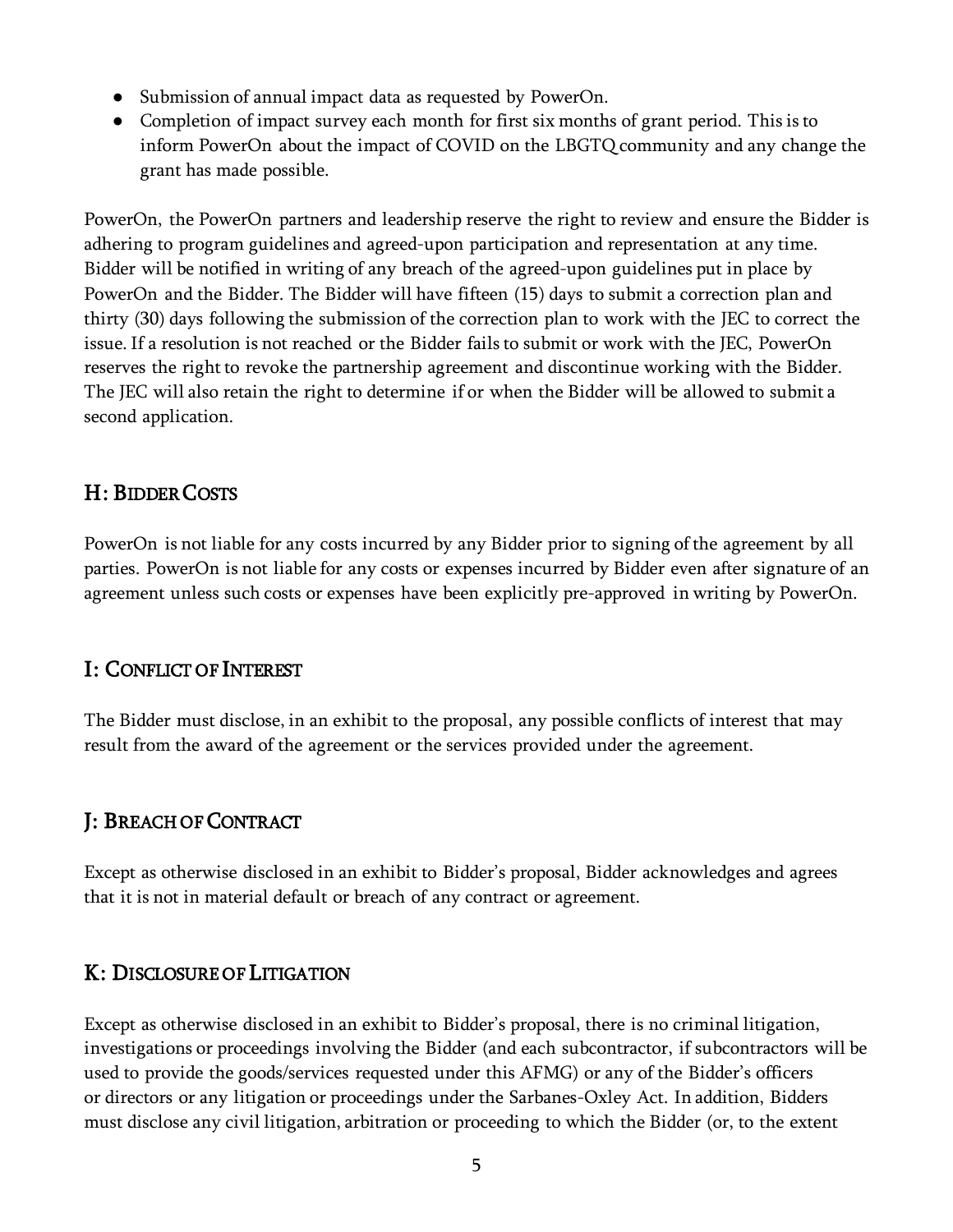Bidder is aware, any subcontractor) is a party and which involves: (1) disputes that might reasonably be expected to adversely affect the viability or financial stability of the Bidder (or subcontractor); or (2) a claim or written allegation of fraud or breach of contract against Bidder (or, to the extent Bidder is aware, subcontractor), by a governmental or public entity arising out of their business dealings with governmental or public entities. Details of any settlements which Bidder is prevented from disclosing under the terms of the settlement may be annotated as such.

## L: FALSE INFORMATION

If PowerOn determines that a Bidder purposefully or willfully submitted false information in response to this AFMG, the Bidder will not be considered for an award, and any resulting Contract that may have been executed may be terminated without notice by PowerOn in its sole discretion.

# M: DISCLOSURE

All Bidders should be aware that proposals submitted to PowerOn in response to this AFMG may be subject to disclosure under the provisions of known as the "Freedom of Information Act" (FOIA). Accordingly, confidential information should be excluded from Bidders' proposals. Bidders, however, are encouraged to provide sufficient information to enable PowerOn to determine the Bidder's qualifications and to understand or identify areas where confidential information exists and could be provided.

# N: CHANGES IN THE AFMG

Changes made to the AFMG by PowerOn as the result of responses made to qualifying questions or concerns will be put in writing to each Bidder. PowerOn will not respond to telephone inquiries or visitation by Bidders or their representatives.

## O: RESERVATIONS

Notwithstanding any other statement in this AFMG, PowerOn reserves the right, at its sole discretion to:

- 1. reject any and all proposals for any and all reasons;
- 2. waive any errors or irregularities in the bidding process or in any proposal;
- 3. rebid the project;
- 4. reduce the scope of the project, and rebid or negotiate with any Bidder regarding the revised project; or
- 5. defer or abandon the project.

## P: APPLICATION SUBMITTAL